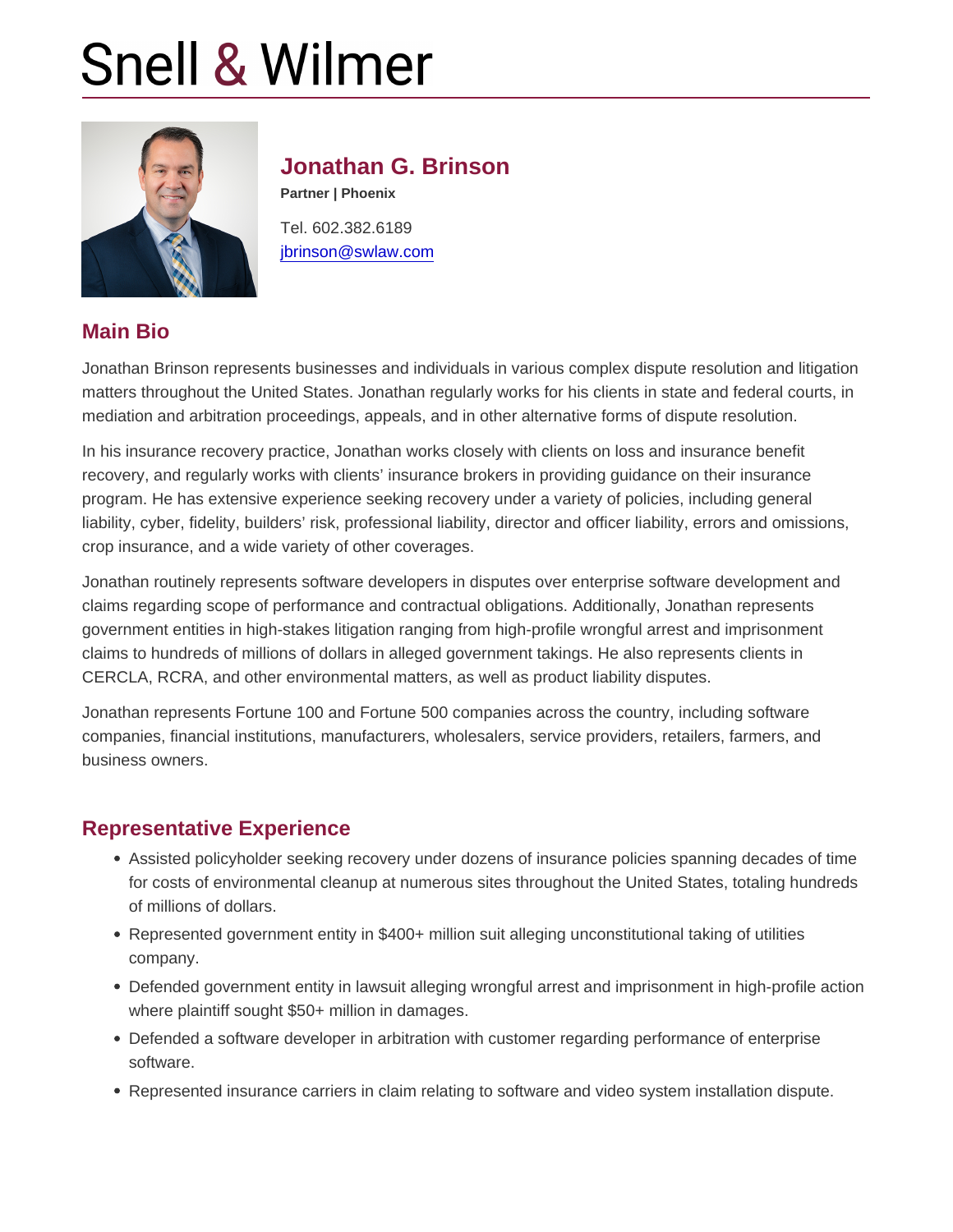- Assisted policyholder to obtain coverage under property policy for multi-million dollar losses based on devastating fire damage at numerous commercial buildings.
- Negotiated full indemnification and defense fees from an insurance carrier for claim against client by a borrowed employee of a temp agency that sustained extremely severe injuries while working at client's premises.
- Conducted arbitration against crop insurance carrier in seeking millions of dollars in policy benefits, and settlement of additional court actions against the insurance broker and bad faith claims against the carrier.
- Represented clients in numerous Comprehensive Environmental Response, Compensation and Liability Act related matters.
- Handled appeal of constitutional law claims filed by former chairman of the Corporation Commission regarding constitutional authority of commissioners.
- Assisted client in a matter involving environmental cleanup at a closed mining site.
- Represented international manufacturing plant with insurance recovery under a fidelity policy.
- Assisted in representation of a client regarding reinsurance obligations and recission claims in federal court.

#### **Education**

- Cornell University (J.D., 2006)
- Arizona State University (B.S., Finance, summa cum laude, Minor, Political Science, 2003)

## **Languages**

• Spanish

#### **Professional Memberships & Activities**

- American Bar Association
- Arizona Bar Association
- Arizona Republican Lawyers, Board Member
- Maricopa County Bar Association

#### **Professional Recognition & Awards**

- Southwest Super Lawyers<sup>®</sup>, Rising Stars Edition, Insurance Coverage (2012-2018)
- Volunteer Lawyers Program Pro Bono Attorney Award (2014)

#### **Community Involvement**

Volunteer Lawyers Program, Member

# **Previous Professional Experience**

- Polsinelli, P.C., Shareholder (2013-2022) ○ Senior Associate (2010-2013)
- Bryan Cave, LLP, Associate (2006-2010)

# **Bar Admissions**